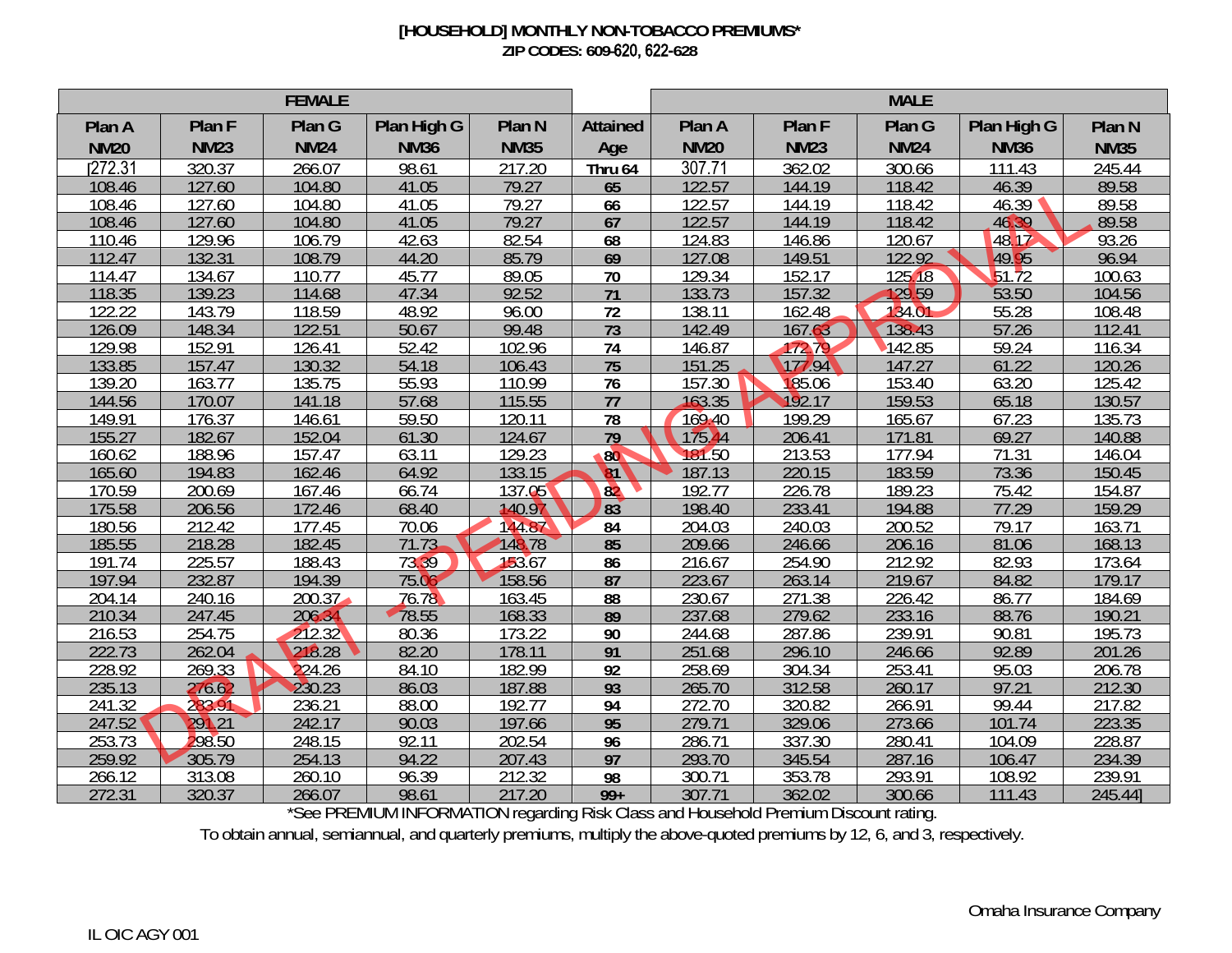## **[HOUSEHOLD] MONTHLY TOBACCO PREMIUMS\* ZIP CODES: 609-**620, 622-**628**

| <b>FEMALE</b>    |                  |                  |                |                   |                      | <b>MALE</b>      |                  |                  |                |                  |
|------------------|------------------|------------------|----------------|-------------------|----------------------|------------------|------------------|------------------|----------------|------------------|
| Plan A           | Plan F           | Plan G           | Plan High G    | Plan <sub>N</sub> | <b>Attained</b>      | Plan A           | Plan F           | Plan G           | Plan High G    | Plan N           |
| <b>NM20</b>      | <b>NM23</b>      | <b>NM24</b>      | <b>NM36</b>    | <b>NM35</b>       | Age                  | <b>NM20</b>      | <b>NM23</b>      | <b>NM24</b>      | <b>NM36</b>    | <b>NM35</b>      |
| [313.00]         | 368.24           | 305.83           | 113.34         | 249.65            | Thru 64              | 353.69           | 416.11           | 345.58           | 128.08         | 282.11           |
| 124.67           | 146.67           | 120.46           | 47.18          | 91.12             | 65                   | 140.88           | 165.74           | 136.12           | 53.32          | 102.97           |
| 124.67           | 146.67           | 120.46           | 47.18          | 91.12             | 66                   | 140.88           | 165.74           | 136.12           | 53.32          | 102.97           |
| 124.67           | 146.67           | 120.46           | 47.18          | 91.12             | 67                   | 140.88           | 165.74           | 136.12           | 5332           | 102.97           |
| 126.97           | 149.38           | 122.75           | 49.00          | 94.87             | 68                   | 143.48           | 168.80           | 138.70           | 55.37          | 107.20           |
| 129.27           | 152.08           | 125.04           | 50.80          | 98.61             | 69                   | 146.07           | 171.85           | 141.29           | 57.41          | 111.43           |
| 131.57           | 154.79           | 127.32           | 52.61          | 102.36            | $\overline{70}$      | 148.67           | 174.91           | 143,88           | 59.45          | 115.67           |
| 136.03           | 160.03           | 131.82           | 54.41          | 106.35            | $\overline{71}$      | 153.71           | 180.83           | 148.95           | 61.49          | 120.18           |
| 140.48           | 165.27           | 136.31           | 56.23          | 110.35            | $\overline{72}$      | 158.75           | 186.76           | 154.03           | 63.54          | 124.69           |
| 144.93           | 170.51           | 140.81           | 58.24          | 114.34            | 73                   | 163.78           | 192.68           | 159.1            | 65.81          | 129.21           |
| 149.40           | 175.76           | 145.30           | 60.25          | 118.34            | 74                   | 168.82           | 198.61           | 164.19           | 68.09          | 133.72           |
| 153.85           | 181.00           | 149.79           | 62.28          | 122.33            | 75                   | 173.85           | 204.53           | 169.27           | 70.37          | 38.23            |
| 160.00           | 188.24           | 156.03           | 64.29          | 127.57            | $\overline{76}$      | 180.80           | 212.71           | 176.32           | 72.64          | 144.16           |
| 166.16           | 195.48           | 162.28           | 66.30          | 132.82            | $\overline{77}$      | 187.76           | 220.89           | 183.37           | 74.92          | 150.08           |
| 172.31           | 202.72           | 168.52           | 68.39          | 138.06            | 78                   | 194.71           | 229.07           | 190.42           | 77.28          | 156.01           |
| 178.47           | 209.96           | 174.76           | 70.46          | 143.30            | $\overline{79}$      | 201.66           | 237.25           | 197.48           | 79.62          | 161.93           |
| 184.62           | 217.20<br>223.94 | 181.00           | 72.54          | 148.54            | 80<br>$\mathbf{a}$ 1 | 208.62           | 245.44<br>253.05 | 204.53           | 81.97          | 167.86           |
| 190.35<br>196.08 |                  | 186.74           | 74.62<br>76.71 | 153.04<br>157.53  |                      | 215.09<br>221.57 | 260.67           | 211.02<br>217.51 | 84.32          | 172.93<br>178.01 |
| 201.81           | 230.68<br>237.42 | 192.48<br>198.23 | 78.62          | 162.03            | 82<br>83             | 228.05           | 268.29           | 224.00           | 86.69<br>88.84 | 183.09           |
| 207.54           | 244.16           | 203.97           | 80.53          | 166.52            | 84                   | 234.52           | 275.90           | 230.48           | 91.00          | 188.17           |
| 213.27           | 250.90           | 209.71           | 82.45          | .01<br>17 N       | 85                   | 240.99           | 283.52           | 236.97           | 93.17          | 193.25           |
| 220.39           | 259.28           | 216.58           | 84.36          | 176.63            | $\overline{86}$      | 249.04           | 292.99           | 244.73           | 95.32          | 199.59           |
| 227.52           | 267.67           | 223.44           | 86.28          | 182.25            | 87                   | 257.09           | 302.46           | 252.49           | 97.49          | 205.94           |
| 234.64           | 276.05           | 230.31           | 88.25          | 187.87            | 88                   | 265.14           | 311.93           | 260.25           | 99.73          | 212.29           |
| 241.77           | 284.43           | 23717            | 90.29          | 193.48            | 89                   | 273.19           | 321.40           | 268.00           | 102.02         | 218.63           |
| 248.89           | 292.81           | 244.04           | 92.37          | 199.10            | 90                   | 281.24           | 330.87           | 275.76           | 104.38         | 224.98           |
| 256.01           | 301.19           | 250.90           | 94.48          | 204.72            | 91                   | 289.29           | 340.34           | 283.52           | 106.77         | 231.33           |
| 263.13           | 309.57           | 257.77           | 96.67          | 210.33            | 92                   | 297.35           | 349.82           | 291.28           | 109.23         | 237.68           |
| 270.26           | 317.95<br>V      | 264.63           | 98.89          | 215.95            | 93                   | 305.40           | 359.29           | 299.04           | 111<br>.74     | 244.02           |
| 277.38           | 326.33           | 271.50           | 101.15         | 221.57            | 94                   | 313.45           | 368.76           | 306.79           | 114.30         | 250.37           |
| 284.51           | 334.72           | 278.36           | 103.48         | 227.19            | 95                   | 321.50           | 378.23           | 314.55           | 116.94         | 256.72           |
| 291.64           | 343.10           | 285.23           | 105.87         | 232.80            | 96                   | 329.55           | 387.70           | 322.31           | 119.64         | 263.07           |
| 298.76           | 351.48           | 292.10           | 108.30         | 238.42            | 97                   | 337.59           | 397.17           | 330.07           | 122.38         | 269.41           |
| 305.88           | 359.86           | 298.96           | 110.79         | 244.04            | 98                   | 345.64           | 406.64           | 337.83           | 125.20         | 275.76           |
| 313.00           | 368.24           | 305.83           | 113.34         | 249.65            | $99+$                | 353.69           | 416.11           | 345.58           | 128.08         | 282.111          |

\*See PREMIUM INFORMATION regarding Risk Class and Household Premium Discount rating.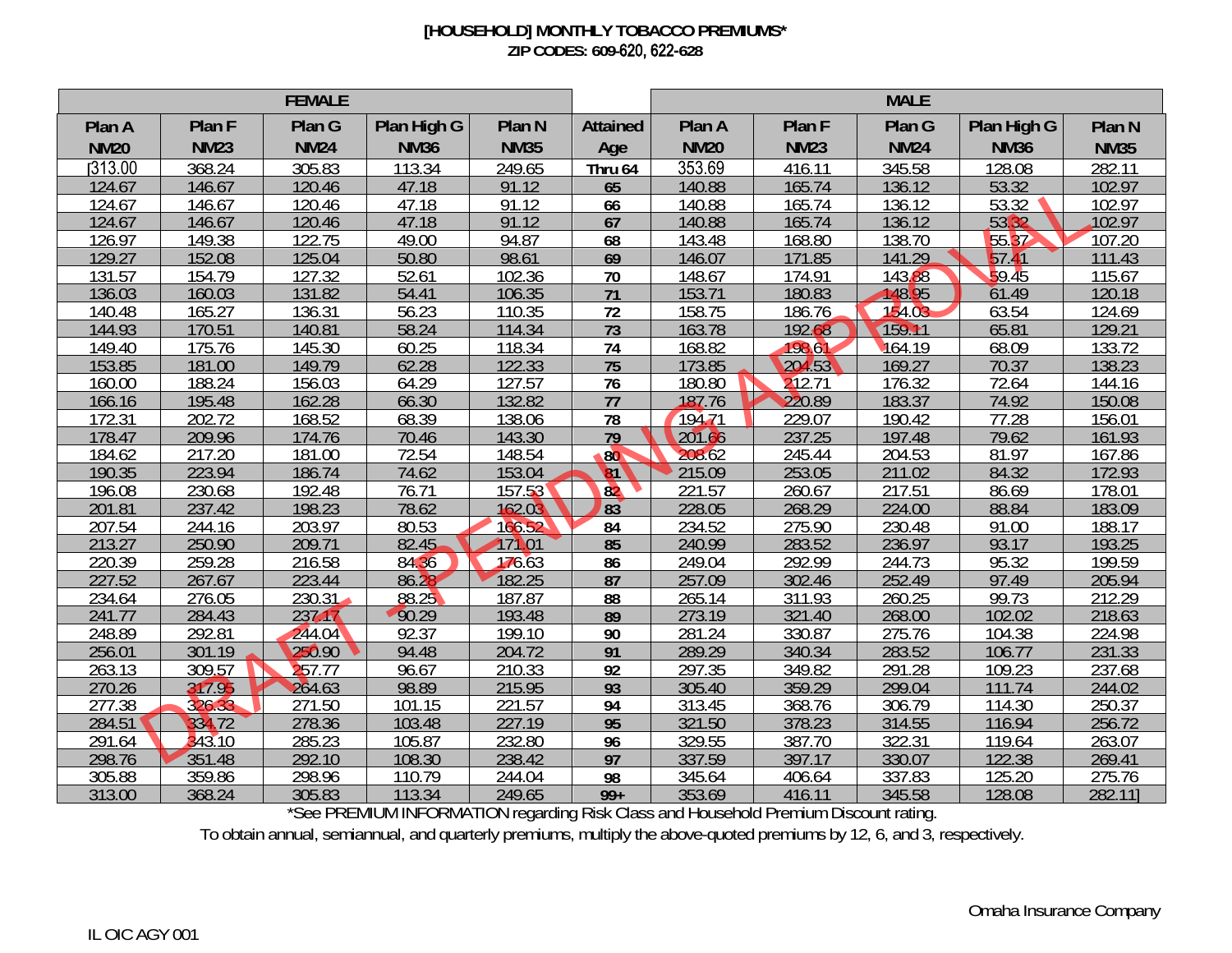## **[HOUSEHOLD] MONTHLY NON-TOBACCO PREMIUMS\* ZIP CODES: 600-608, 629**

| <b>FEMALE</b>    |                                |                  |                |                  |                 | <b>MALE</b>      |                         |                  |                |                  |
|------------------|--------------------------------|------------------|----------------|------------------|-----------------|------------------|-------------------------|------------------|----------------|------------------|
| Plan A           | Plan F                         | Plan G           | Plan High G    | Plan N           | <b>Attained</b> | Plan A           | Plan F                  | Plan G           | Plan High G    | Plan N           |
| <b>NM20</b>      | <b>NM23</b>                    | <b>NM24</b>      | <b>NM36</b>    | <b>NM35</b>      | Age             | <b>NM20</b>      | <b>NM23</b>             | <b>NM24</b>      | <b>NM36</b>    | <b>NM35</b>      |
| 302.26           | 355.61                         | 295.34           | 109.45         | 241.09           | Thru 64         | 341.56           | 401.84                  | 333.73           | 123.69         | 272.43           |
| 120.39           | 141.64                         | 116.33           | 45.56          | 88.00            | 65              | 136.05           | 160.06                  | 131.45           | 51.49          | 99.44            |
| 120.39           | 141.64                         | 116.33           | 45.56          | 88.00            | 66              | 136.05           | 160.06                  | 131.45           | 51.49          | 99.44            |
| 120.39           | 141.64                         | 116.33           | 45.56          | 88.00            | 67              | 136.05           | 160.06                  | 131.45           | 51<br>19       | 99.44            |
| 122.62           | 144.26                         | 118.54           | 47.32          | 91.62            | 68              | 138.56           | 163.01                  | 133.94           | 53.47          | 103.52           |
| 124.84           | 146.86                         | 120.75           | 49.06          | 95.23            | 69              | 141.06           | 165.96                  | 136.44           | 55.44          | 107.61           |
| 127.06           | 149.48                         | 122.95           | 50.81          | 98.85            | $\overline{70}$ | 143.57           | 168.91                  | 138.95           | 57.41          | 111.70           |
| 131.36           | 154.54                         | 127.30           | 52.54          | 102.70           | $\overline{71}$ | 148.44           | 174.63                  | 143.84           | 59.38          | 116.06           |
| 135.66           | 159.60                         | 131.64           | 54.30          | 106.57           | $\overline{72}$ | 153.31           | 180.35                  | 148.75           | 61.36          | 120.41           |
| 139.96           | 164.66                         | 135.98           | 56.24          | 110.42           | 73              | 158.16           | 186.07                  | 153.65           | 63.55          | 124.78           |
| 144.28           | 169.73                         | 140.32           | 58.18          | 114.28           | 74              | 163.03           | 191.80                  | 158.56           | 65.76          | 129.13           |
| 148.57           | 174.79                         | 144.65           | 60.14          | 118.13           | 75              | 167.89           | 197.52                  | 163.46           | 67.96          | 133.49           |
| 154.51           | 181.78                         | 150.68           | 62.09          | 123.19           | $\overline{76}$ | 174.60           | 205.41                  | 170.27           | 70.15          | 139.22           |
| 160.46           | 188.78                         | 156.71           | 64.03          | 128.26           | $\overline{77}$ | 181.32           | 213.31                  | 177.08           | 72.35          | 144.93           |
| 166.40           | 195.77                         | 162.74           | 66.04          | 133.33           | 78              | 188.03           | 221<br>$\overline{.21}$ | 183.89           | 74.63          | 150.66           |
| 172.35           | 202.76                         | 168.77           | 68.04          | 138.39           | $\overline{79}$ | 194.74           | 229.11                  | 190.71           | 76.89          | 156.38           |
| 178.29           | 209.75                         | 174.79           | 70.05          | 143.45           | 80              | 201.46           | 237.02                  | 197.52           | 79.16          | 162.10           |
| 183.82           | 216.26                         | 180.34           | 72.06          | 147.79           | $\mathbf{a}$ 1  | 207.71           | 244.37                  | 203.78           | 81.43          | 167.00           |
| 189.36           | 222.77                         | 185.88           | 74.08          | 152.13           | 82              | 213.97           | 251.73                  | 210.05           | 83.72          | 171.90           |
| 194.89           | 229.28                         | 191.43           | 75.92          | 156.47           | 83              | 220.23           | 259.09                  | 216.32           | 85.79          | 176.81           |
| 200.42           | 235.79                         | 196.97           | 77.77          | 160.81           | 84              | 226.48           | 266.44                  | 222.57           | 87.88          | 181.72           |
| 205.96           | 242.29                         | 202.52           | 79.62          | 165,14           | 85              | 232.72           | 273.80                  | 228.84           | 89.97          | 186.62           |
| 212.83<br>219.72 | 250.39<br>258.49               | 209.15<br>215.78 | 81.47<br>83.32 | 170.57<br>176.00 | $\overline{86}$ | 240.50<br>248.27 | 282.94<br>292.09        | 236.34<br>243.83 | 92.05<br>94.15 | 192.74<br>198.88 |
| 226.59           | 266.58                         | 222.41           | 85.22          | 181.43           | 87<br>88        | 256.05           | 301.23                  | 251.32           | 96.31          | 205.01           |
| 233.48           | 274.67                         | 229.04           | 87.19          | 186.84           | 89              | 263.82           | 310.38                  | 258.81           | 98.52          | 211.13           |
| 240.35           | 282.77                         | 235.67           | 89.20          | 192.27           | 90              | 271.59           | 319.52                  | 266.30           | 100.80         | 217.26           |
| 247.23           | 290.86                         | 242.29           | 91.24          | 197.70           | 91              | 279.37           | 328.67                  | 273.80           | 103.11         | 223.40           |
| 254.10           | 298.95                         | 248.93           | 93.35          | 203.12           | 92              | 287.15           | 337.82                  | 281.29           | 105.48         | 229.53           |
| 260.99           | 307.0<br>V                     | 255.55           | 95.50          | 208.54           | 93              | 294.93           | 346.97                  | 288.78           | 107.91         | 235.65           |
| 267.87           | 315.14                         | 262.19           | 97.68          | 213.97           | 94              | 302.70           | 356.11                  | 296.27           | 110.38         | 241.78           |
| 274.75           | 32 <sub>1</sub><br>$\sqrt{24}$ | 268.81           | 99.93          | 219.40           | 95              | 310.47           | 365.26                  | 303.76           | 112.93         | 247.91           |
| 281.64           | 331.33                         | 275.45           | 102.24         | 224.82           | 96              | 318.25           | 374.40                  | 311.26           | 115.54         | 254.05           |
| 288.51           | 339.42                         | 282.08           | 104.59         | 230.24           | 97              | 326.01           | 383.55                  | 318.75           | 118.18         | 260.17           |
| 295.39           | 347.52                         | 288.71           | 106.99         | 235.67           | 98              | 333.78           | 392.69                  | 326.24           | 120.91         | 266.30           |
| 302.26           | 355.61                         | 295.34           | 109.45         | 241.09           | $99+$           | 341.56           | 401.84                  | 333.73           | 123.69         | 272.43           |

\*See PREMIUM INFORMATION regarding Risk Class and Household Premium Discount rating.